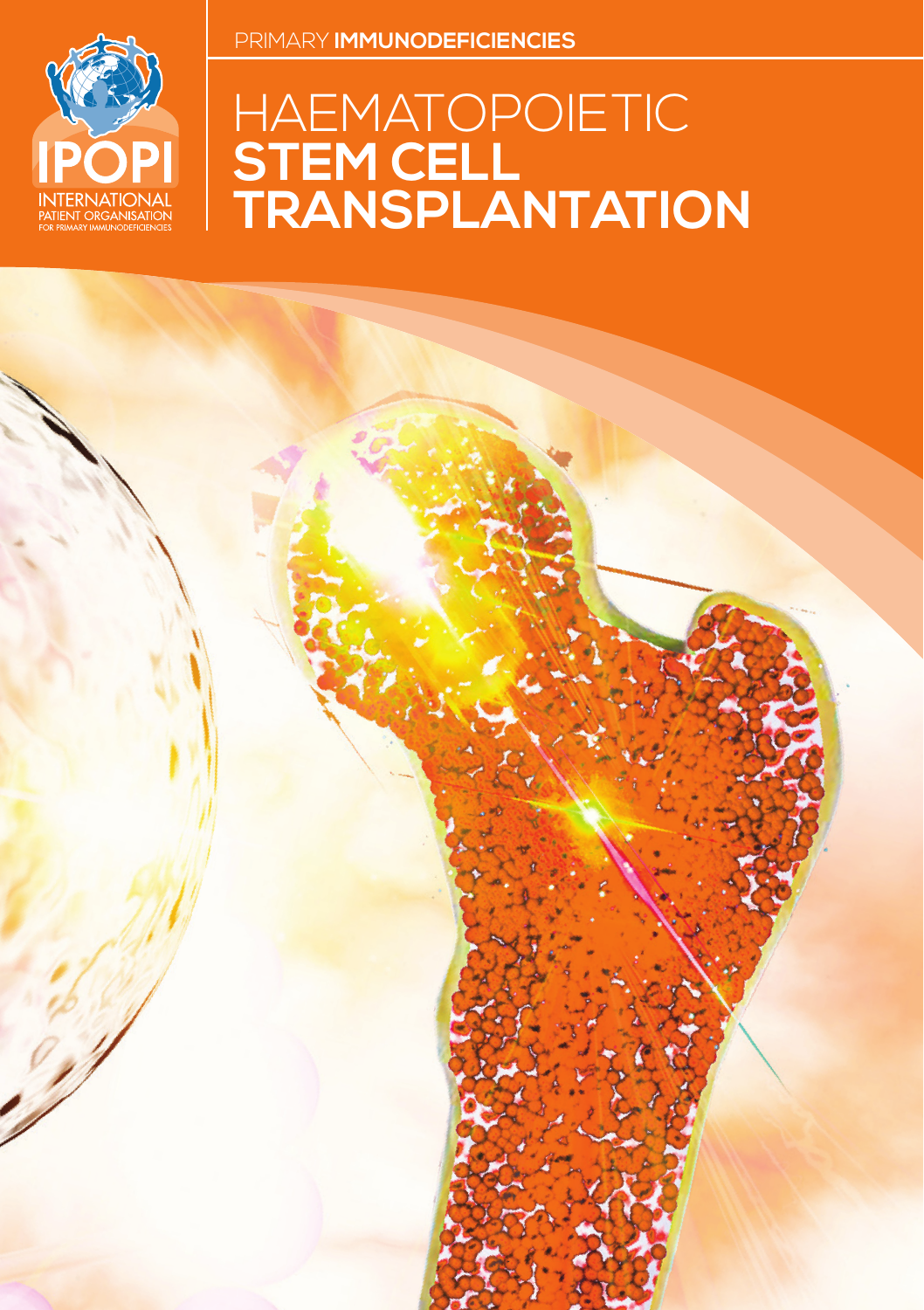| <b>CID</b>   | Combined immunodeficiency                                         |
|--------------|-------------------------------------------------------------------|
| GvHD         | Graft-versus-host disease                                         |
| <b>HSCT</b>  | Haematopoietic stem cell transplantation                          |
| <b>IPOPI</b> | International Patient Organisation for Primary Immunodeficiencies |
| <b>PID</b>   | Primary immunodeficiency                                          |
| <b>SCID</b>  | Severe combined immunodeficiency                                  |
| <b>BMT</b>   | <b>Bone Marrow Transplant</b>                                     |
| <b>HSC</b>   | Haematopoietic stem cell                                          |

Primary immunodeficiencies and hematopoietic stem cell transplantation (1st edition). © International Patient Organisation for Primary Immunodeficiencies (IPOPI), 2018 Published by IPOPI: www.ipopi.org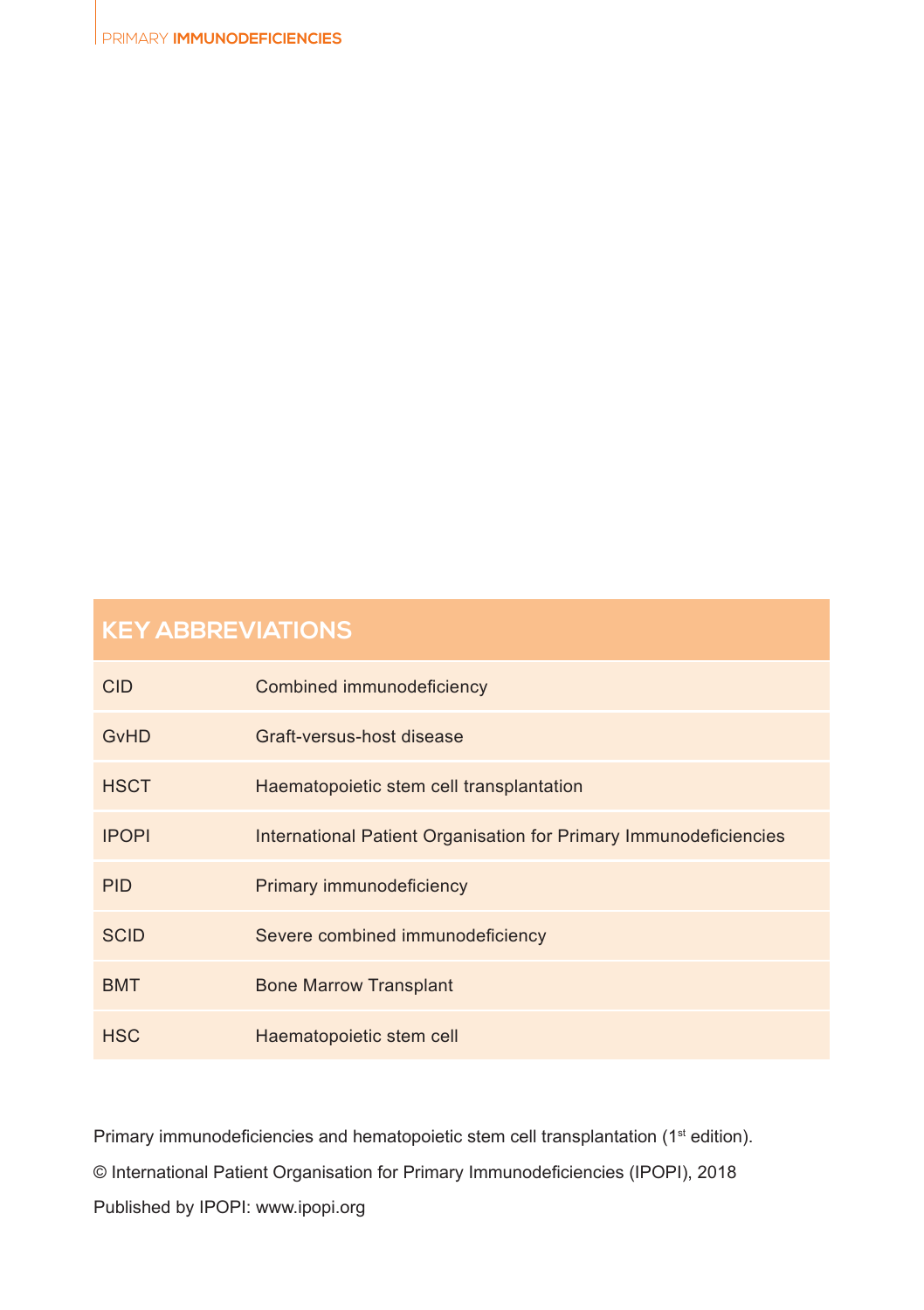# **INTRODUCTION**

#### **This booklet explains how haematopoietic stem cell transplantation (HSCT) can help some people with primary immunodeficiencies.**

Primary immunodeficiencies (PIDs) are rare diseases that occur when components of the immune system are either not present or not functioning normally. The immune system is a complex system that protects the body from infections, immune dysregulation (autoimmunity, allergies) and malignancies. When it is not functioning normally, the body is susceptible to recurrent infections, autoimmunity or malignancies, which can be life-threatening.

Haematopoietic stem cell transplantation (HSCT) may, for some patients, correct the underlying dysfunction of the immune system. However, there are a number of risks associated with the procedure itself and not all patients will be suitable candidates for this type of intensive treatment.

The following sections explain in more detail who might be eligible for this type of treatment, the risks associated with the procedure and the long-term effects patients can expect.

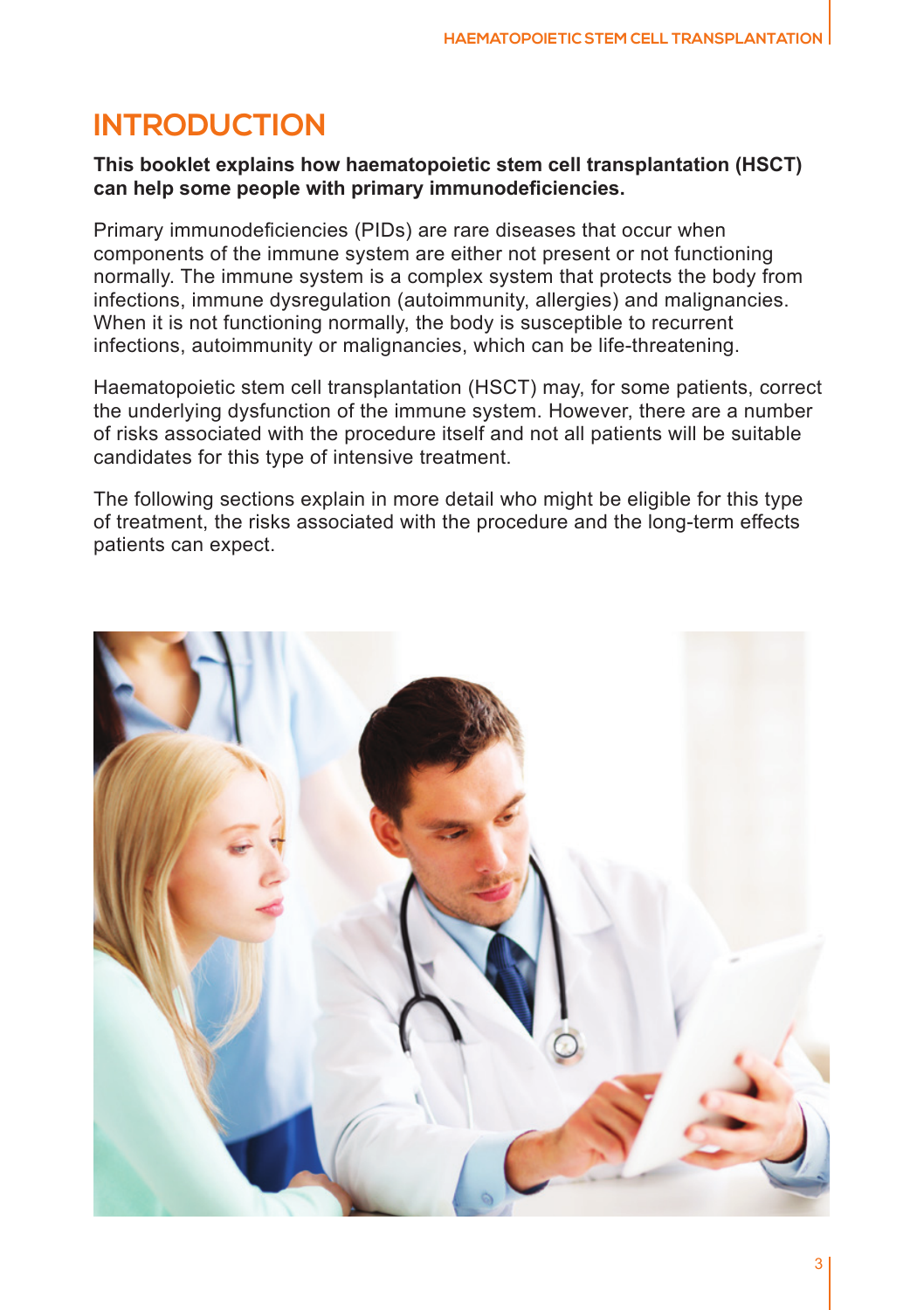# **WHAT IS HAEMATOPOIETIC STEM CELL TRANSPLANTATION?**

#### **WHAT IS HSCT**

HSCT, also known as bone marrow transplantation, is a potential cure for certain PIDs although it is not currently available in all countries.

The process involves harvesting the bone marrow (BMT) – the soft spongy tissue found in the center of the bones – from a donor and introducing it into a person with PID. The bone marrow contains the stem cells that are responsible for making the three main types of blood cells (red cells, white cells and platelets) including the cells of the immune system. By collecting the stem cells from a healthy donor and giving these to a person with PID it is expected that the healthy stem cells will take up residence in the recipient's bone marrow and start to generate healthy immune cells capable of fighting infections.

The actual process can take 3–4 months or more during which time the person receiving the transplant must remain in hospital and, for part of that time, in an isolation room to protect them from infection while the transplanted cells settle into their new home. A conditioning regimen (usually consisting of chemotherapy, sometimes combined with immunotherapy, but rarely with radiation) precedes the actual procedure by around 2 weeks.

Further information about HSCT can be obtained from organisations such as the Anthony Nolan Bone Marrow Trust (**https://www.anthonynolan.org/**) in the Uk, the Bone Marrow Trust (**http://bonemarrow.org/**) in the US and the **World Marrow Donor Association**, based in The Netherlands, but with worldwide scope.

#### **WHO MIGHT BE SUITABLE FOR HSCT?**

The most suitable PIDs that can be treated with HSCT include severe combined immunodeficiency (SCID), combined immunodeficiency (CID), HLA class II deficiency, disease of immune dysregulation and a range of other well-defined PIDs such as Wiskott-Aldrich syndrome and Chronic Granulomatous Disease.

For early onset conditions such as SCID, the greatest success occurs when the transplant is carried out within the first few months of life, before major infections occur, making the early diagnosis of PIDs vital. For older children or adults, the best outcomes are for those with limited damage to organs such as the liver, heart and lungs from the infections associated with PIDs.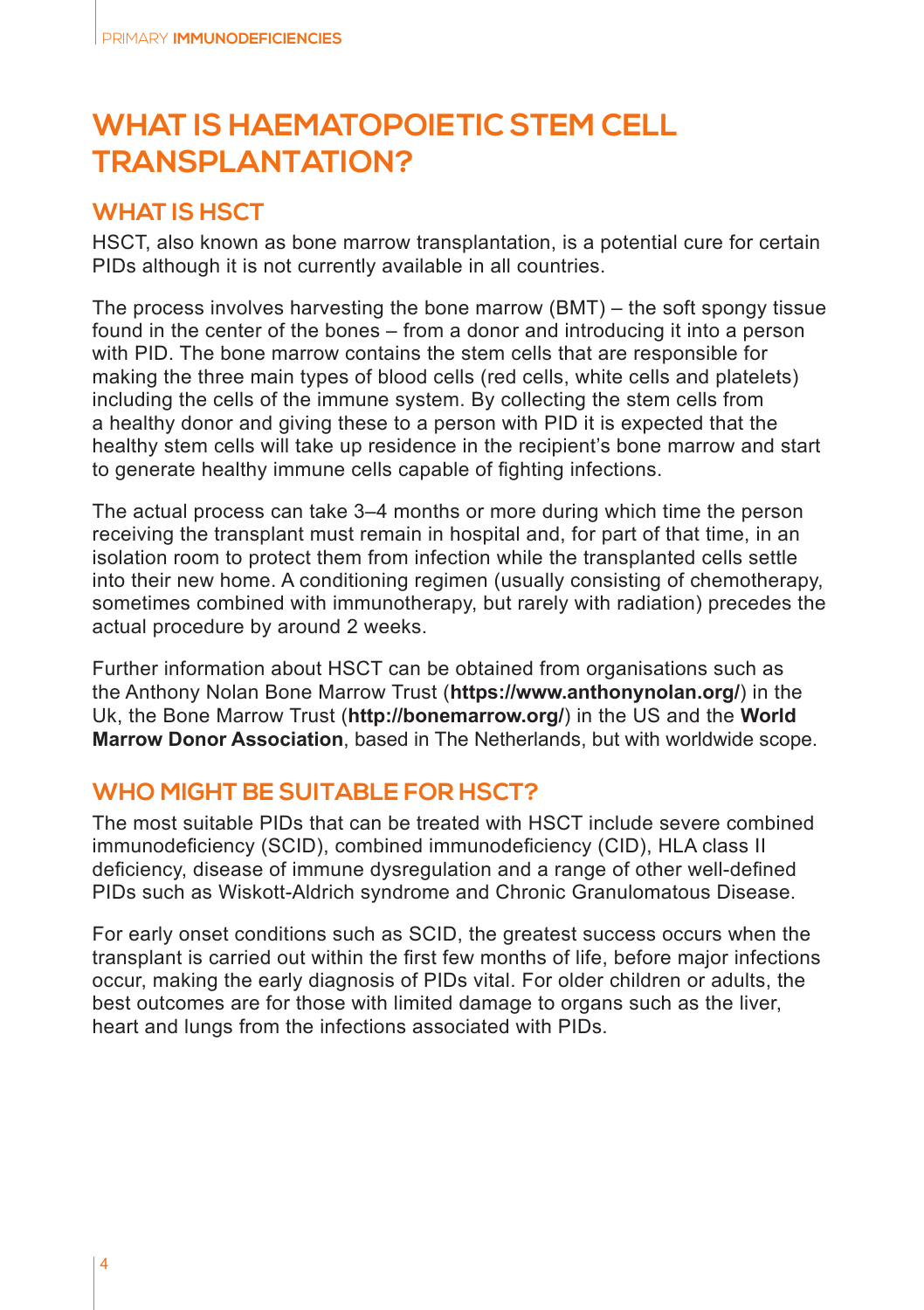#### **WHO COULD BE A DONOR FOR SOMEONE UNDERGOING HSCT?**

The person donating their bone marrow (the donor) is usually a 'match' for the person who will receive it (the recipient). This means that they share the same tissue type, and this reduces the risk of the recipient's body rejecting the donor bone marrow and destroying it before it can take up residence in the bone marrow – a condition called graft-versus-host disease (GvHD). The donor can sometimes be a mismatch donor (down to a semi-match donor in case one parent is used as the donor, in that case, it is called a haplo-identical donor).

Siblings of the person with PID are the best matched in terms of tissue type although well-matched unrelated or mismatched (related or unrelated) donors can also often be found. Bone marrow transplants have been successfully carried out with matched siblings since 1968.

#### **WHAT ARE THE RISKS ASSOCIATED WITH HSCT?**

The main risks associated with HSCT are infection, GvHD, rejection or failure of the transplant and death (there's a higher risk of death during the first week post-HSCT).

Before a person can receive the donor's Haematopoietic stem cells (HSC), their defective bone marrow must be removed to make space. This is called the conditioning period and is achieved using powerful chemotherapy drugs, after which the person has no protection at all against infections until the donor cells start to generate healthy new immune cells. This process can take up to a maximum of 6 months during which time the person remains at risk from serious infections and might need to take prophylactic antibiotics and immunoglobulins.

GvHD can cause problems usually with the skin, liver and bowels. For this reason, the recipient often has to take drugs to modulate their immune system while the new immune cells grow and mature.

Failure of the transplant occurs when the HSCs do not engraft or when the recipient's residual immune system rejects and destroys the new cells.

Given the potentially serious consequences, the risks and benefits of HSCT must be considered on an individual basis and discussed with the attending physician (including the potential dangers of HSCT in people with little or no immune cells, such as PID patients).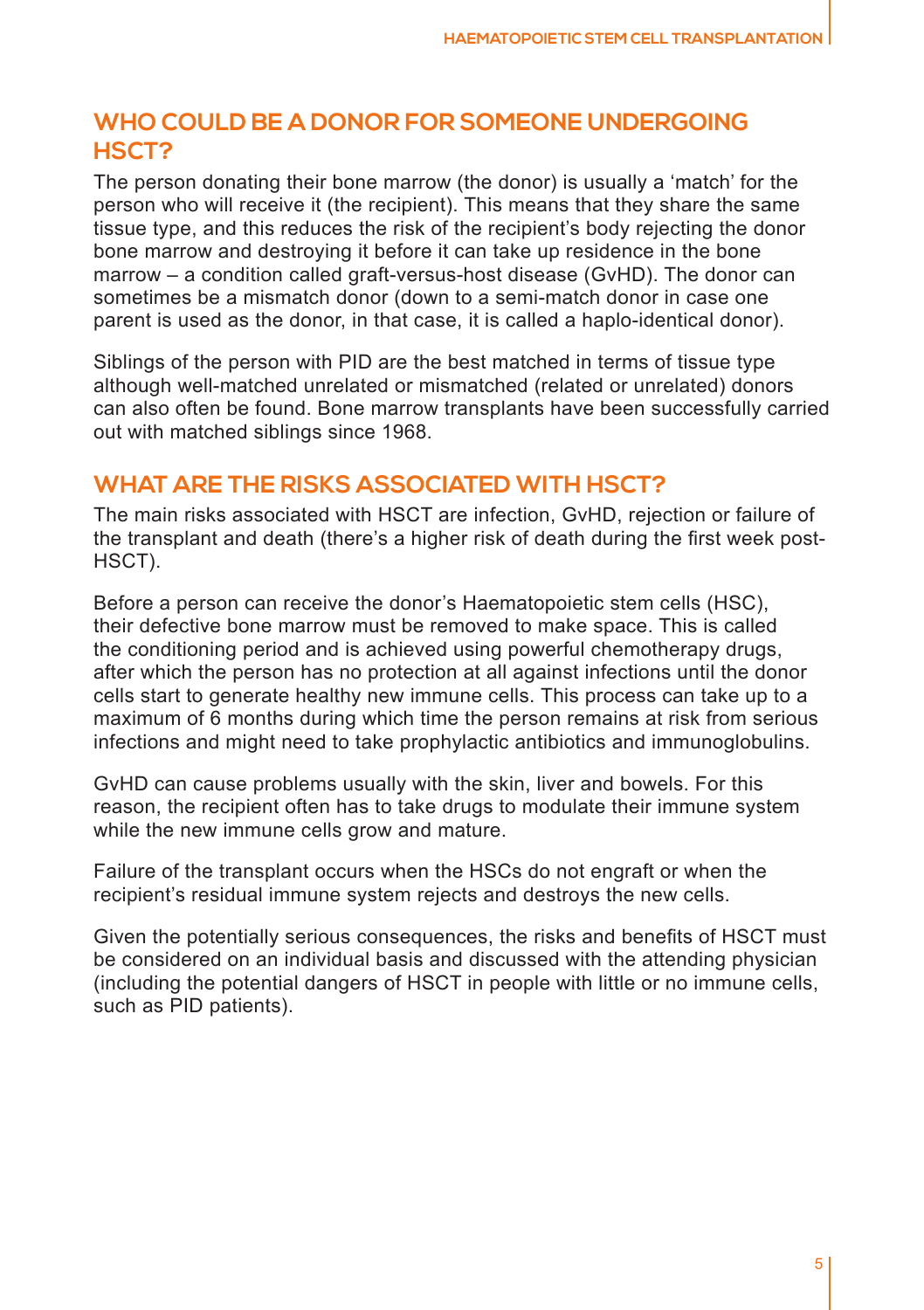### **THE IMPORTANCE OF A SUPPORT NETWORK**

HSCT is an intensive and prolonged intervention that requires extended hospital stays. For this reason, it is important for patients to have a network of family and friends who can support them, and each other, through this intensive treatment. Such a network may be particularly important for patients who need to travel outside their home country to receive treatment as they are likely to be away for weeks or even months.

# **IS HSCT A CURE FOR PIDs?**

#### **CAN HSCT CURE PIDs?**

The outcomes for patients with PIDs who receive a HSCT from a matched sibling or well-matched unrelated donor are very good. However, as with any complex procedure there is always the risk that the procedure will fail and a second HSCT procedure may be required. The reasons that HSCT may fail depend on many factors and the possibility of a second procedure will depend on the patient's status and the reasons for the initial failure.

Even after a successfull HSCT procedure, patients with low or poor B cells count might still require immunoglobulin replacement therapy.

#### **WHAT ARE THE ADVERSE EFFECTS OF THIS TREATMENT?**

The adverse effects of HSCT relate mainly to the occurrence of GvHD which can lead to skin rashes, hair loss, dry eyes, conjunctivitis, mouth ulcers, lung and liver damage, arthritis and chronic nausea/vomiting. Long-term potential complications include hypofertility, endocrine issues and secondary malignancies.

# **WHAT IS BEING DONE SO THAT MORE PEOPLE CAN ACCESS HSCT?**

SCID newborn screening campaigns and improved diagnosis of PIDs in early childhood have enabled more patients to be evaluated for HSCT. New conditioning regimens have improved the effectiveness of the initial stage of removing the dysfunctional bone marrow. New and improved supportive care continues to alleviate the adverse effects of the procedure so that more patients can access HSCT as a potential cure.

National and regional policy makers should take measures to foster the creation and improvement of HSC donor registries as this will facilitate patient's access to treatment.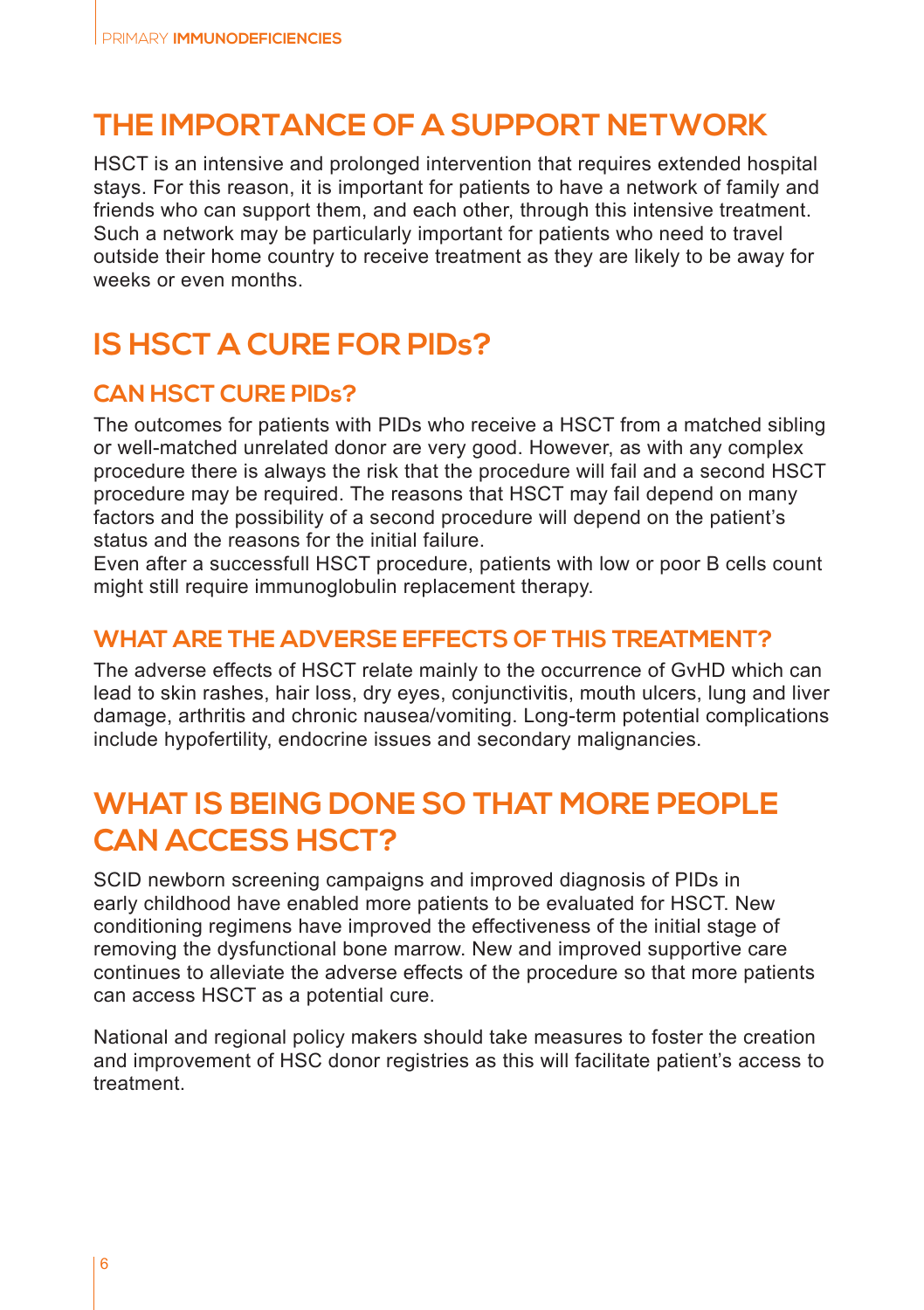# **OTHER CURATIVE TREATMENTS**

Gene therapy, while not currently available everywhere, holds potential as an alternative curative treatment for some patients with PID, especially when there aren't matching donors. The first ever licensed gene therapy product has been available since 2016 in the European Union for the treatment of SCID ADA.

The SCIDNet (**https://scidnet.eu/**) and Recomb (**http://www.recomb.eu/**) programmes are actively developing gene therapy for the treatment of SCID and it is hoped that this approach will be available for patients within the next few years.

# **HAEMATOPOIETIC STEM CELL TRANSPLANTATION FOR PIDs**

- HSCT offers a potential cure for patients with otherwise fatal PIDs.
- HSCT is an invasive procedure not suitable for all patients.
- Suitably matched or closely matched donors are considered to be the best donors for the success of HSCT.
- Early diagnosis of PIDs before significant damage is sustained from infections and evaluation for HSCT is essential to achieve the best outcomes for patients with PIDs.